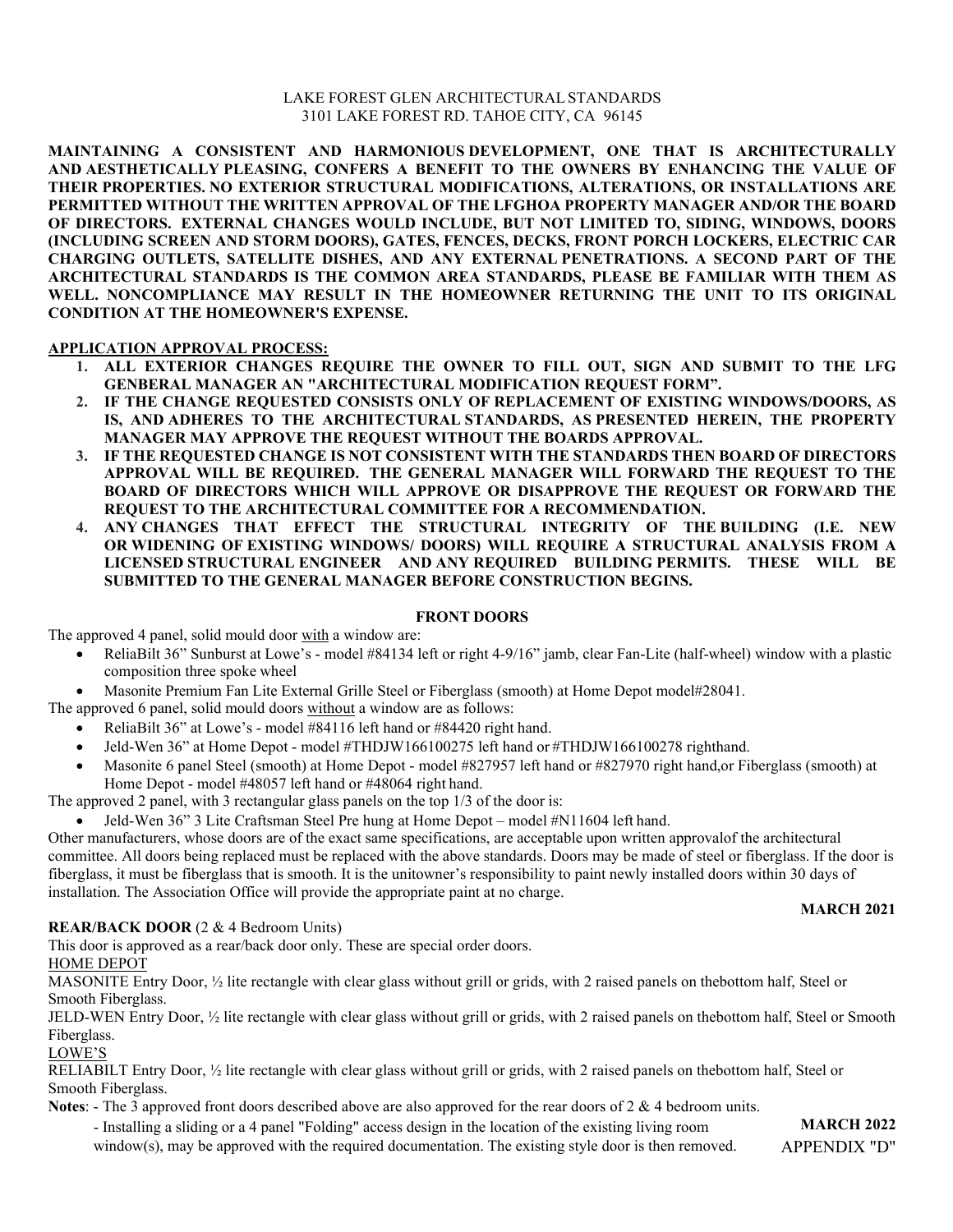APPENDIX "D"

#### **SCREEN DOORS**

The approved screen doors are:

Unique Home Design Rivera Bronze screen door found at Home Depot

Comfort Bilt Screen Door (bronze), OCEANVIEW found at Lowe's.

Owners of wooden screen doors must paint the wooden portion of the screen door with paint matchingthe front door. The association will provide the appropriate paint at no charge. As with window frames and window screens, as the current aluminum screen door frames are replaced, they will be replaced with bronze colored screen doors. Screen doors must be kept in good repair at all times.

**MARCH 2021**

### **SCREEN/STORM DOORS**

The approved Screen/Storm Doors are: HOME DEPOT

#1. Anderson 4000 Series – Fullview with Clear Glass – bronze body & bronze hardware.

Additional options available – more information available in the brochure at the HOAoffice.#2. Andersen 3000 Series – Fullview with Clear Glass – bronze body & bronze hardware.

Additional options available – more information available in the brochure at the HOAoffice.#3. Anderson 3000 Series – Self-Storing Insect Screen door – bronze body & hardware.

#4. Emco 300 Series Triple Track, Bronze#5. Emco 200 Series Triple Track, Bronze

LOWE'S

#1. Larson TradeWinds Full View - brown frame and bronze hardware.#2. Larson TradeWinds Mid View - brown frame and bronze hardware. **MARCH 2021**

#### **SECURITY DOORS**

Security doors currently installed will be grandfathered. Requests for security doors will be reviewed on a case-by-case basis. These doors must be kept in good repair at all times.

#### **WINDOWS**

Homeowners must obtain written permission from the Board of Directors before installing any window in their unit. Two styles of windows are approved: Slider and Casement.

Approved windows from Incline Tahoe Glass 530-546-2749

Jeld-Wen Vinyl Windows, colors Almond & Desert Sand

Milgard Ultra Series (fiberglass), colors Harmony/Sand (5/8" Flat grids may beavailable)

From Ply Gem Vinyl Windows, color West Sand

• Home Depot

o PlyGem – Special Order

o Jeld Wen – Special Order

• Lowes

o PlyGem – Not available

o JeldWen – Special Order

Bronze colored aluminum windows are approved; however, the Homeowner must choose the manufacturer, and submit all specifications to the HOA office for approval.

For existing/current homeowners, all windows being replaced will be replaced with sliding windows with nail fins and installed as new construction. Once the replacement of the windows begins, all window frames of the unit must be uniform within 1 year of an initial single window replacement.

#### **Window Additions/Options**

2 bedroom kitchen – left side end only – additional window options are 3'x3' or less slider, casement, Bay or Garden window

2 bedroom downstairs –  $\frac{1}{2}$  bath – right side end only – additional window – options are 18"Wx26"H (roughly) slider or casement 3 bedroom kitchen – standard window is slider, option Bay or Garden style

For units up for sale and enter into escrow:

1) if ALL windows are original, single pane, aluminum frames, the HOA does not require action either way; 2) if the windows are not original, they must all be consistent front and back and must be one of the approved windows in these

architectural standards.

a) Units must be brought into compliance before the sale of the unit or seller must deposit sufficient funds in an escrow account, payable to the HOA, for buyer to bring the unit into compliance. After the close of escrow, the buyer has 6 months to bring the unit into compliance.

#### **MARCH 2021**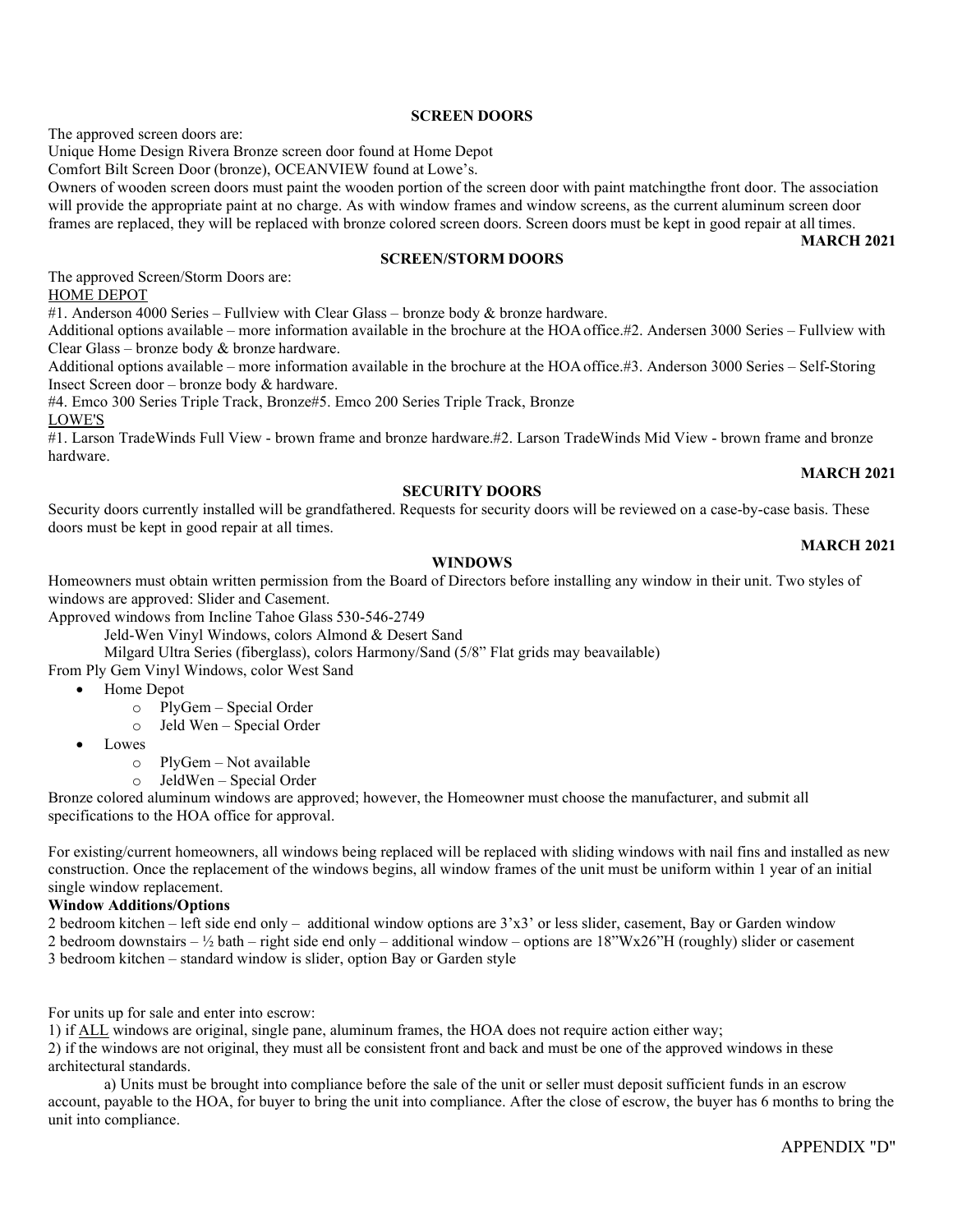#### **WINDOW SCREENS**

Window screen frames must match to the color of the window frame. Currently approved frames are aluminum, bronze (dark brown) colored aluminum, or almond colored vinyl. As with window frames,as the current aluminum frames are replaced, they will be replaced with bronze or almond colored frames. All window screens must be kept in good repair. **MARCH 2021**

#### **PATIO DOOR SLIDERS**

All patio doors for 3 bedroom units will be the standard two-piece sliding patio door. The frames willbe bronze colored aluminum, or a vinyl color consistent with the unit windows. They shall be normal"stock" doors, and the frames shall be standard width. All aluminum framed patio doors will be replaced with the above standard when the current patio door is replaced. 3 bed units only have a standard 6' wide slider, consistent with other windows of the unit. If a slider is requested to be installed in a 2 or 4 bed unit to replace or add to the existing standard rear door, engineering for the framing changes are required. A Placer County building permit may also be required. The request for a different style (other than a slider) must be approved by the Board of Directors.

**MARCH 2021 ROOF GUTTER/HEATING**

A rear roof eve gutter and down spout with a heating system has been installed. Please submit all required architectural request forms prior to any action with this.

#### **SATELLITE DISH**

Please see complete guidelines on website (lfghoa.com) prior to starting this services, then submit request.

#### **BUILDING EXTERIOR**

**No new (additional) penetration through the roof or siding of the building is permitted without prior HOA approval. Plans and construction details must be submitted to HOA management for review prior to any work being performed.**

It is prohibited to attach anything, including utility wiring (phone, cable, internet, satellite dish, etc.) to the exterior of the building (including front doors and windows).

Front and rear exterior lights shall be a single fixture positioned in the original location. The light fixture shall have an encased white light bulb or bug light bulb of no more than sixty watts. Fixture colors may be earth tones, black, or brass (white is not permitted) and the size of the fixture shall be nolarger than 10 inches x 10 inches and in good repair. Motion detectors, flood lights, colored lights, or mercury vapor lights and solar light fixtures are not approved as a Lake Forest Glen standard.

**WINDOW COVERINGS** No windows shall be painted or covered with aluminum foil, cardboard, bed sheets or other similarmaterials. All owners shall have and maintain drapes or appropriate window treatments installed onall windows in their residence within three (3) months following close of escrow on their purchase of a unit. Window coverings must be properly hung and maintained in good repair. All drapes, curtains, interior blinds, and shutters, when viewed from the exterior of the unit, shall be in plain white or off- white tones and without

design/pattern. Wood shutters must be in light, earth tone color only. All window treatments must be in good repair.

smooth door (usually 2' wide) must be used.

**EXTERIOR LIGHTS**

# **MARCH 2021**

# past the inside of the porch roof fascia or the front 4"x4" posts. Depending on the proposed lockers door opening, a 6 panel or solid

#### **REAR DECKS/FENCES**

**FRONT PORCH LOCKERS** A construction detail must be submitted. 12"on center T-111 siding must be used, plus rough 1"x4" trim. The locker must not extend

**DECKS-**Decks are the responsibility of the homeowner to repair, maintain, and replace. Acceptable materials are Trex, redwood, and cedar. Flat rock or pavers installed on the ground are acceptable. No other materials (such as carpet or artificial turf, etc.) are allowed on the ground. Written notice with plans for rebuilding the deck or installing rock on the ground is required to be submitted to the General Manager prior to construction for review of location, elevation, and materials. The existing ledger must be removed from the building and the General Manager consulted for approved re-installation method. Work may begin following written approval from the Association. Transparent or semi- transparent stains ONLY permitted on decks and fences – NO solid stains or paints allowed. Gasonly barbeques, outdoor furniture, potted plants, firewood, recreational equipment (bikes, children's toys, kayaks, etc.) are permitted. **NO** propane heaters or charcoal BBQ's are permitted per the North Tahoe Fire Department.

**Storage containers must be the approved brand of Rubbermaid or Keter** with the color's taupe and evergreen. These can be found at Lowe's, Home Depot, Target or Wal-Mart. **The storage container dimensions shall not exceed 4ft (H) x 5ft (L) x 3ft (D).**

**MARCH 2021**

#### **MARCH 2021**

#### **MARCH 2021**

# **MARCH 2021**

**MARCH 2021**

# **MARCH 2021**

**MARCH 2021**